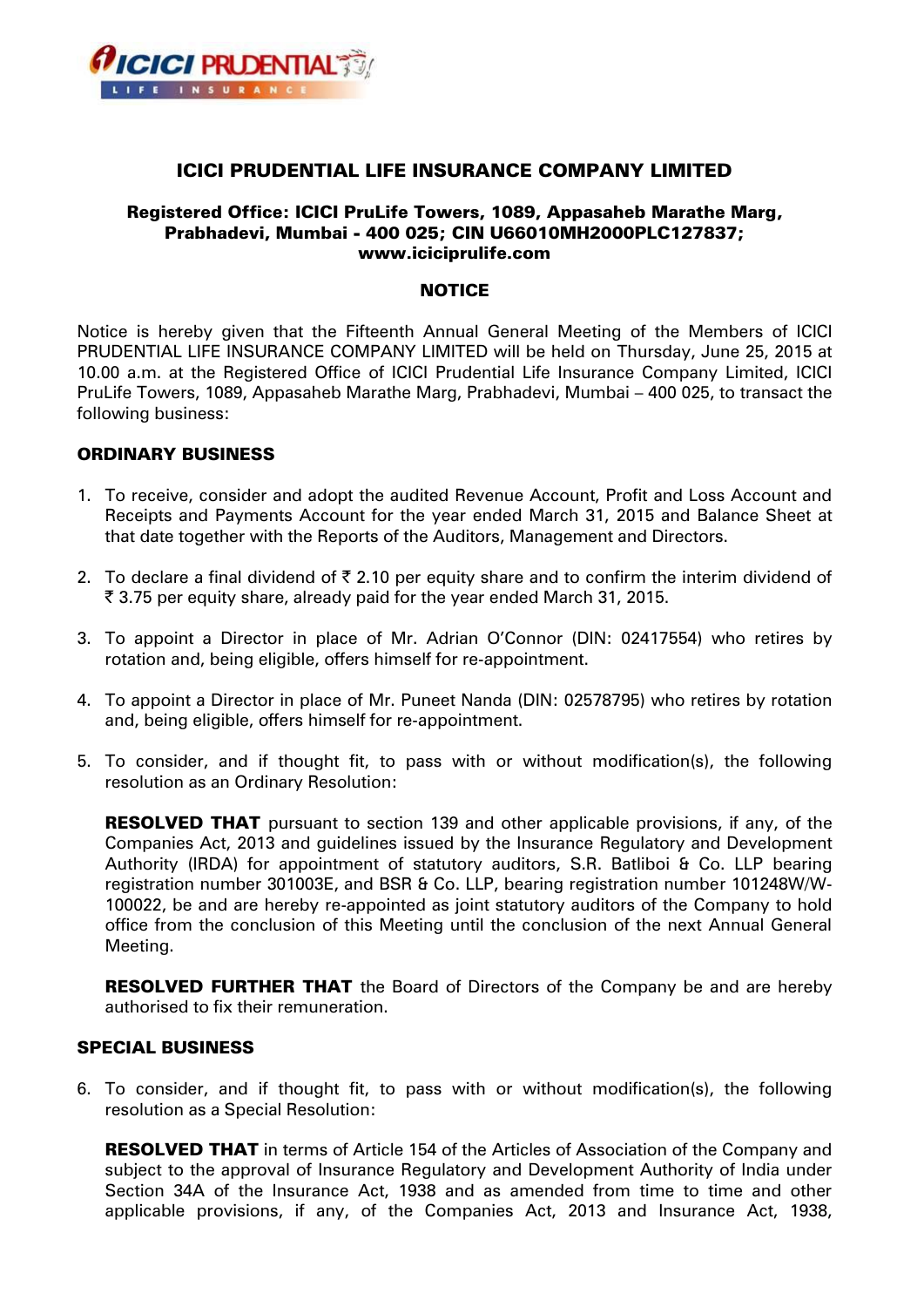

Mr. Sandeep Bakhshi be re-appointed as Managing Director & CEO of the Company with effect from August 1, 2015 till May 31, 2018.

RESOLVED FURTHER THAT Mr. Sandeep Bakhshi, Managing Director & CEO, will be in the whole time employment of the Company and is hereby authorised to act on behalf of the Company in all matters relating to the day-to-day operations of the Company, including signing/executing all deeds/documents and other correspondence in this respect and to perform such other duties and functions as may be assigned to him by the Board of Directors from time to time.

RESOLVED FURTHER THAT Mr. Sandeep Bakhshi, Managing Director & CEO, be authorised with effect from August 1, 2015 to exercise all such powers and to do all such acts and things which he has been authorised on behalf of the Company vide its resolution dated July 31, 2010 and from time to time.

**RESOLVED FURTHER THAT** subject to the approval of IRDAI, Mr. Sandeep Bakhshi, Managing Director & CEO be and is hereby remunerated as below w.e.f. April 1, 2015:

Fixed Pay and Basic Salary: The revised basic salary to be  $\bar{\tau}$  17,278,800 per annum.

Allowances:  $\bar{\tau}$  11,840,024 per annum

Retirals:  $\bar{\tau}$  3,512,780 per annum

**Employee Stock Options FY2015: 875,000 number of stock options of ICICI Bank under** ICICI Bank Employees Stock Options Scheme – 2000 in line with ICICI Group norms.

The vesting schedule of the ESOS will be over three years, starting one year from the date of grant, in the proportion of 30:30:40.

**Proposed target performance bonus:** An amount upto 70% of total fixed pay (Basic  $+$ Allowances), as may be determined by the Board or the Committee. Should the bonus be more than 50% of fixed pay, 60% of the bonus would be paid upfront and balance equally deferred over three years.

**RESOLVED FURTHER THAT** the other terms and conditions of employment of Mr. Sandeep Bakhshi, Managing Director & CEO, including the other perquisites and benefits remain unchanged.

7. To consider, and if thought fit, to pass with or without modification(s), the following resolution as a Special Resolution:

RESOLVED THAT in terms of Article 154 of the Articles of Association of the Company and subject to the approval of Insurance Regulatory and Development Authority of India under Section 34A of the Insurance Act, 1938 and as amended from time to time and other applicable provisions, if any, of the Companies Act, 2013 and Insurance Act, 1938, Mr. Puneet Nanda be appointed as Executive Director of the Company with effect from August 1, 2015 till July 31, 2020.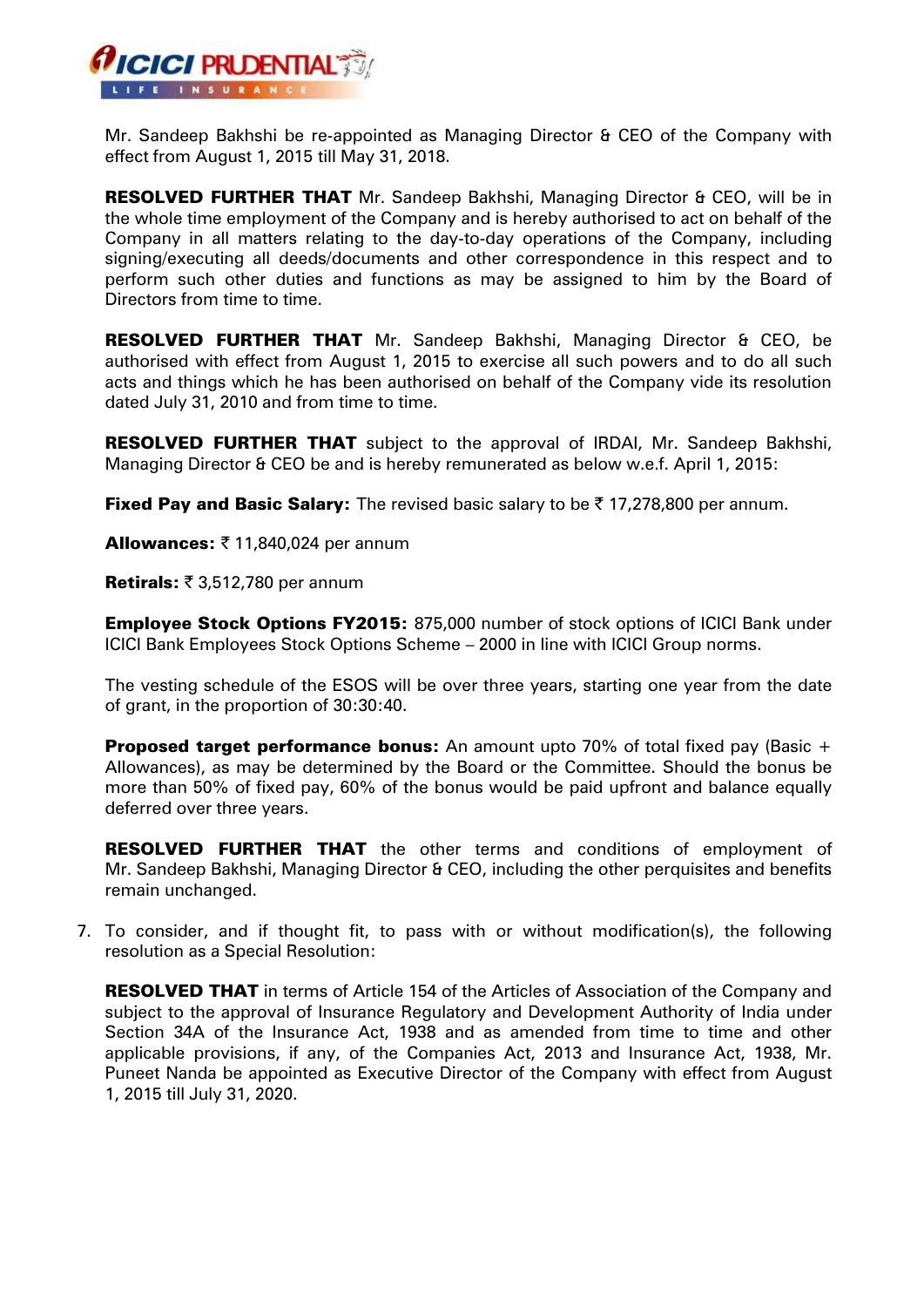

**RESOLVED FURTHER THAT** Mr. Puneet Nanda - Executive Director, will be in the whole time employment of the Company and is hereby authorised to act on behalf of the Company in all matters relating to the day-to-day operations of the Company, including signing/executing all deeds/documents and other correspondence in this respect and to perform such other duties and functions as may be assigned to him by the Board of Directors from time to time.

**RESOLVED FURTHER THAT** subject to the approval of IRDAI, Mr. Puneet Nanda, Executive Director be and is hereby remunerated as below w.e.f. April 1, 2015:

**Fixed Pay and Basic Salary:** The revised basic salary to be  $\bar{\tau}$  9,719,640 per annum

**Allowances: ₹ 9,974,895 per annum** 

Retirals:  $\bar{\tau}$  1,976,003 per annum

**Employee Stock Options FY2015:** 290,000 number of stock options of ICICI Bank under ICICI Bank Employees Stock Options Scheme – 2000 in line with ICICI Group norms.

The vesting schedule of the ESOS will be over three years, starting one year from the date of grant, in the proportion of 30:30:40.

**Proposed target performance bonus:** An amount upto 70% of total fixed pay (Basic  $+$ Allowances), as may be determined by the Board or the Committee. Should the bonus be more than 50% of fixed pay, 60% of the bonus would be paid upfront and balance equally deferred over three years.

**RESOLVED FURTHER THAT** the other terms and conditions of employment of Mr. Puneet Nanda, Executive Director, including the other perquisites and benefits remain unchanged.

8. To consider, and if thought fit, to pass with or without modification(s), the following resolution as a Special Resolution:

RESOLVED THAT subject to the approval of IRDAI, Mr. Sandeep Batra, Executive Director be and is hereby remunerated as below w.e.f. April 1, 2015:

**Fixed Pay and Basic Salary:** The revised basic salary to be  $\bar{\tau}$  7,805,760 per annum

Allowances:  $\bar{z}$  11,590,489 per annum

Retirals:  $\bar{z}$  1,586,911 per annum

**Employee Stock Options FY2015:** 245,000 number of stock options of ICICI Bank under ICICI Bank Employees Stock Options Scheme – 2000 in line with ICICI Group norms.

The vesting schedule of the ESOS will be over three years, starting one year from the date of grant, in the proportion of 30:30:40.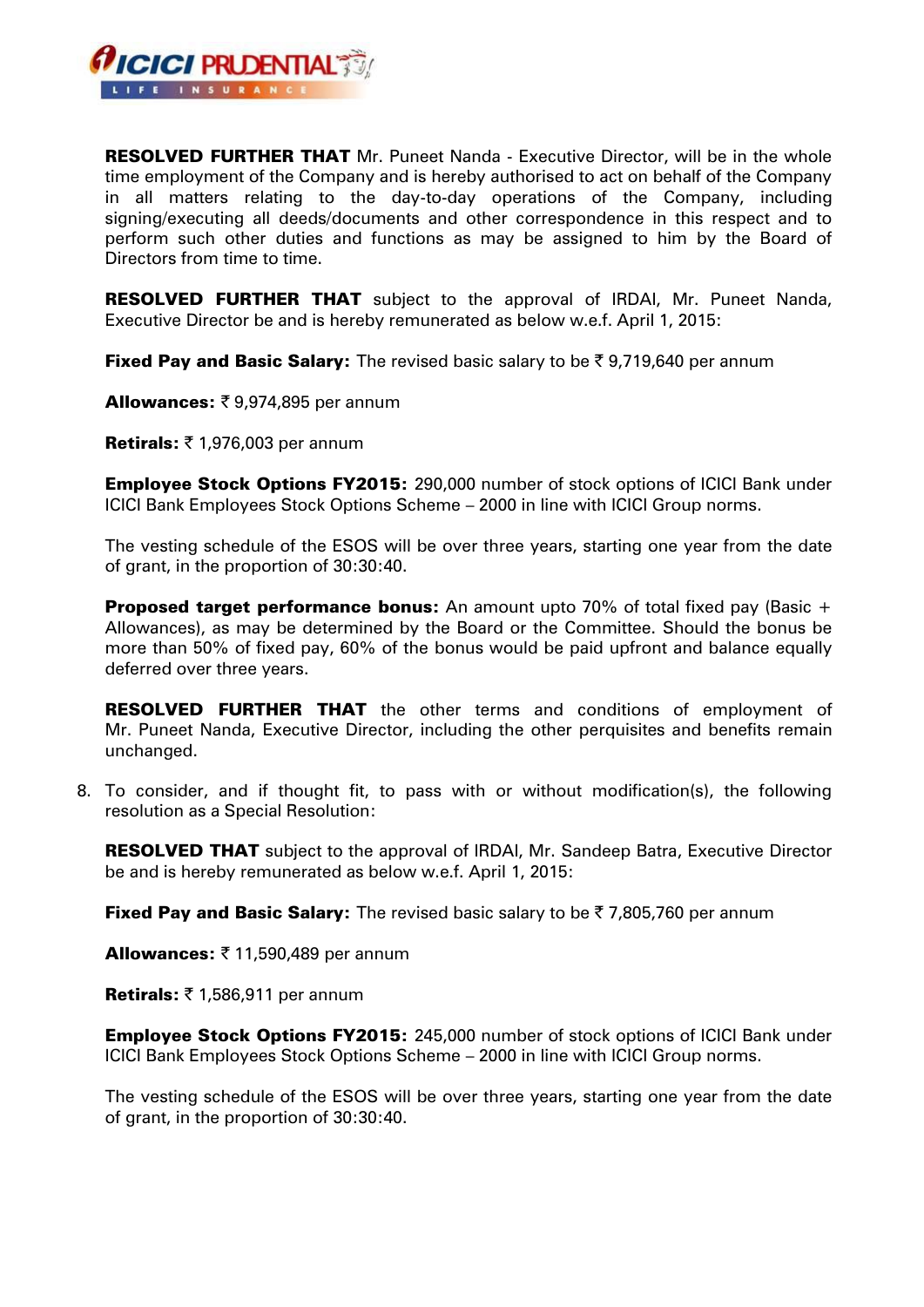

**Proposed target performance bonus:** An amount upto 70% of total fixed pay (Basic  $+$ Allowances), as may be determined by the Board or the Committee. Should the bonus be more than 50% of fixed pay, 60% of the bonus would be paid upfront and balance equally deferred over three years.

RESOLVED FURTHER THAT the other terms and conditions of employment of Mr. Sandeep Batra, Executive Director, including the other perquisites and benefits remain unchanged.

By Order of the Board

Mumbai May 28, 2015

Vyoma Manek Company Secretary ACS-20384

Registered Office: ICICI PruLife Towers 1089, Appasaheb Marathe Marg Prabhadevi, Mumbai - 400 025 Tel.:4039 1600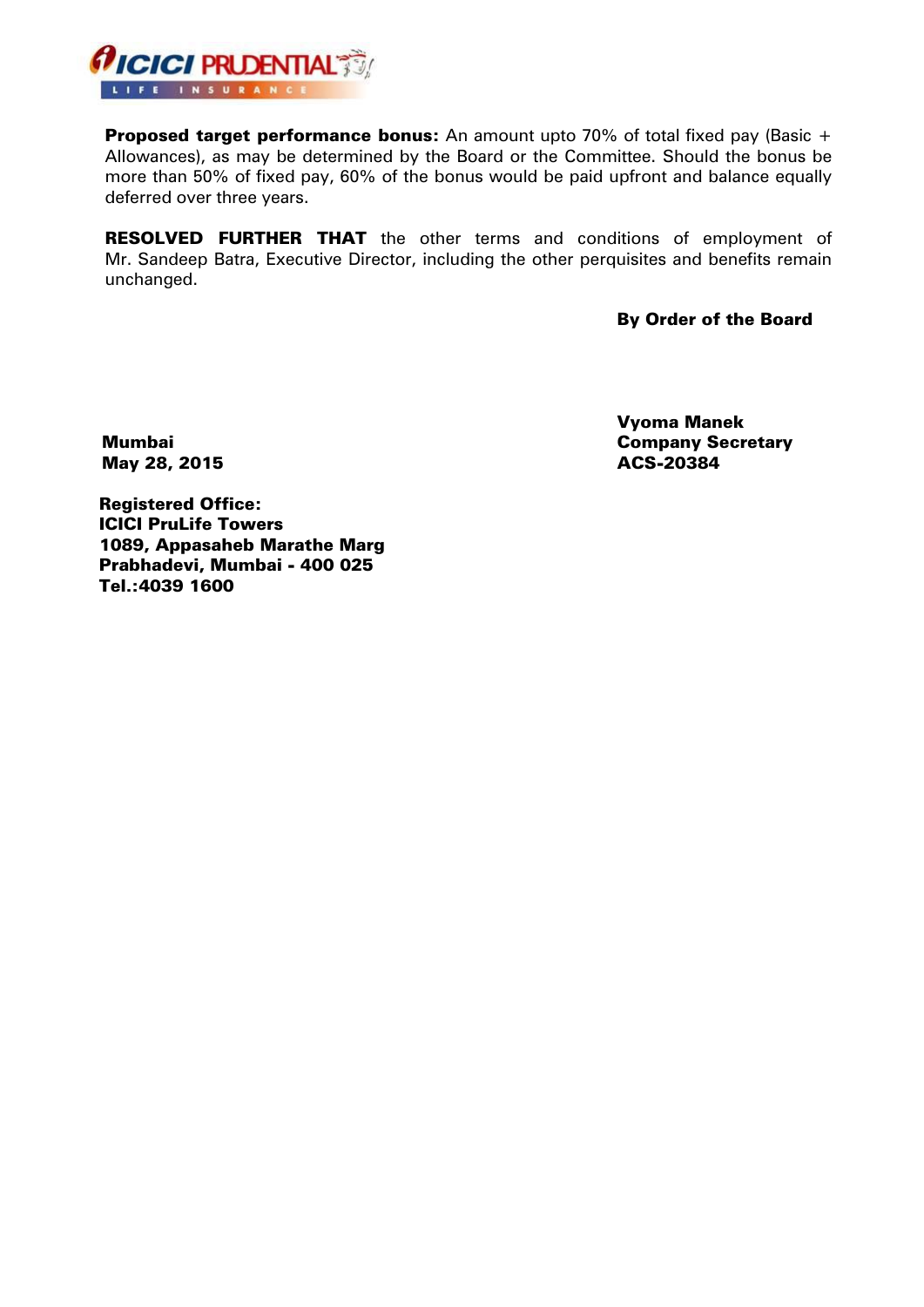

# NOTES

- (a) Statement pursuant to Section 102(1) of the Companies Act, 2013, setting out the material facts concerning each item of special business in respect of item nos. 6 to 8 set out above is annexed hereto.
- (b) A member entitled to attend and vote is entitled to appoint a proxy to attend and, on a poll, to vote instead of himself. Such proxy need not be a member of the company. Proxies in order to be valid and effective must be delivered at the registered office of the company, not less than forty-eight hours before the commencement of the meeting. A person can act as proxy on behalf of members not exceeding fifty (50) and holding in the aggregate not more than ten percent of the total share capital of the Company carrying voting rights. However, a member holding more than ten percent of the total share capital of the Company carrying voting rights may appoint a single person as proxy and such person shall not act as proxy for any other shareholder. A Proxy form is sent herewith. Proxies submitted on behalf of the companies, societies etc., must be supported by an appropriate resolution/authority, as applicable.
- (c) The dividend on equity shares as recommended by the Board of Directors, if approved at this Meeting, be paid to those Members who hold shares:
	- i. In physical mode, if their names appear in the Company's Register of Members at the close of business on June 23, 2015.
	- ii. In dematerialised mode, based on the beneficial ownership details to be received from National Securities Depository Limited (NSDL) and Central Depository Services (India) Limited (CDSL) as at the close of business on June 23, 2015.
- (d) The Register of Members and Share Transfer Books will remain closed from June 24, 2015 to June 25, 2015 (both days inclusive) for the purpose of payment of the final dividend for the financial year ended March 31, 2015.
- (e) Documents referred to in the Notice will be available for inspection at the Registered Office of the Company on the day of the Meeting.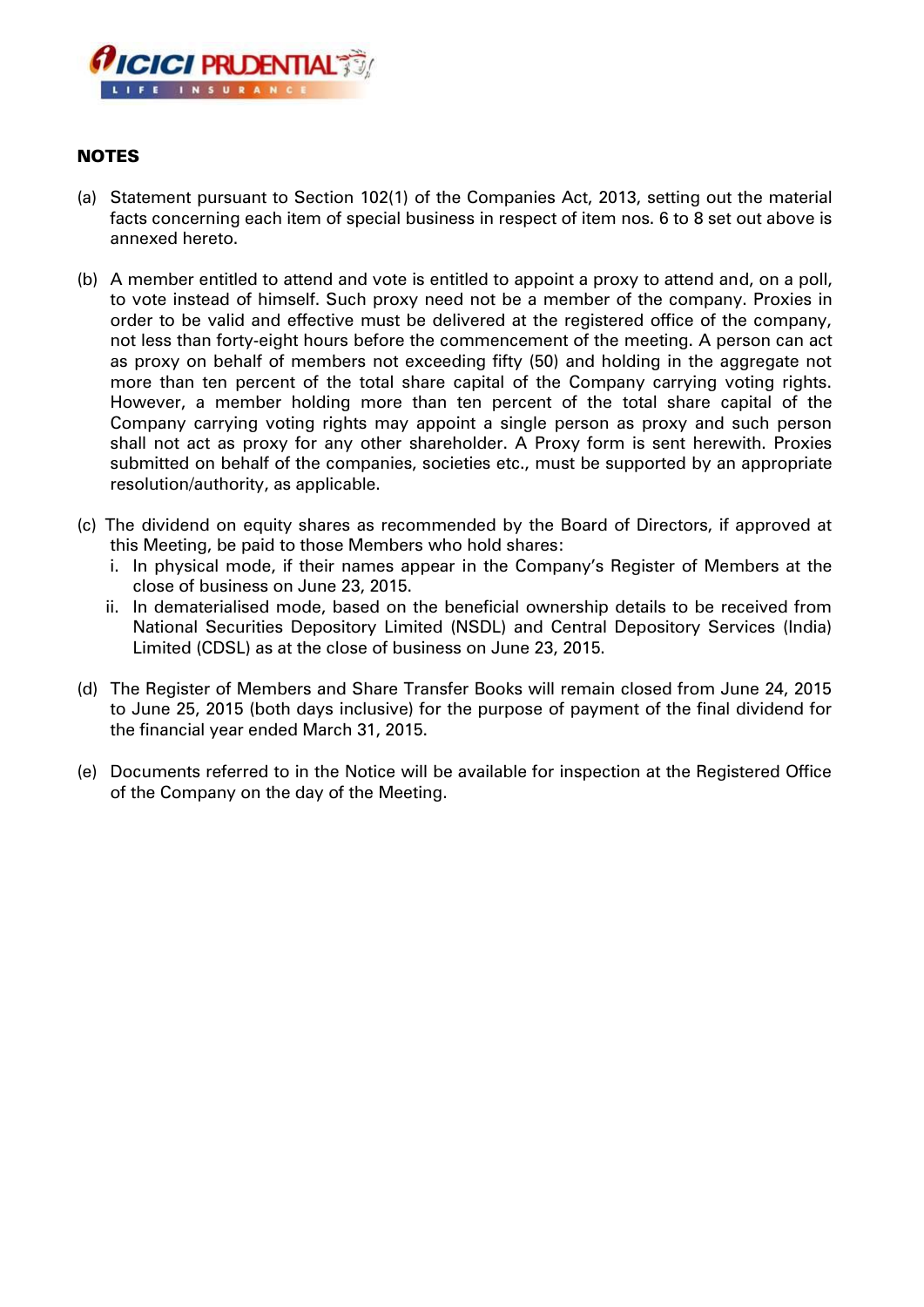

## Statement pursuant to Section 102(1) of the Companies Act, 2013, setting out the material facts concerning each item of special business

## Item Nos. 6 to 8

Mr. Sandeep Bakhshi was appointed as the Managing Director & CEO and Mr. Puneet Nanda was appointed as the Executive Director by the Board of Directors with effect from August 1, 2010 for a period of five years. The members at the Annual General Meeting held on June 23, 2014 had approved the revision of remuneration payable to Mr. Sandeep Bakhshi and Mr. Puneet Nanda which was subsequently approved by Insurance Regulatory & Development Authority of India (IRDAI).

Mr. Sandeep Batra was appointed as the Executive Director by the Board of Directors with effect from January 1, 2014 for a period of five years. The members at the Annual General Meeting held on June 23, 2014 had approved the revision of remuneration payable to Mr. Sandeep Batra which was subsequently approved by Insurance Regulatory & Development Authority of India (IRDAI).

The tenure of five years of Mr. Sandeep Bakhshi and Mr. Puneet Nanda will be completed on July 31, 2015 (i.e. from August 1, 2010 to July 31, 2015). It is proposed to extend their tenure for a further period of five years or their date of retirement whichever is earlier. The date of retirement of Mr. Sandeep Bakhshi is May 31, 2018 and accordingly the re-appointment would be with effect from August 1, 2015 to May 31, 2018 subject to all necessary approvals.

Further, the Company has an annual appraisal process for all its employees including the Managing Directors and Whole-time Directors and their remuneration is subject to annual revision as per the Company's remuneration policy. The Board (on the basis of the recommendation of the Board Nomination & Remuneration Committee) at its Meeting held on April 24, 2015 had recommended an extension of the tenure of Mr. Sandeep Bakhshi and Mr. Puneet Nanda w.e.f. August 1, 2015 for a further period of five years or their date of retirement whichever is earlier and revision in the remuneration payable to Mr. Sandeep Bakhshi, Mr. Puneet Nanda and Mr. Sandeep Batra effective April 1, 2015 as per the details given below:

|                                              |                        | (Amount in ₹)          |
|----------------------------------------------|------------------------|------------------------|
| <b>Name &amp; Designation</b>                | <b>Existing salary</b> | <b>Proposed salary</b> |
|                                              | per annum              | per annum              |
| Mr. Sandeep Bakhshi, Managing Director & CEO | 46,099,804             | 53,014,781             |
| Mr. Puneet Nanda, Executive Director         | 30,831,927             | 35,456,713             |
| Mr. Sandeep Batra, Executive Director        | 30,857,613             | 34,560,534             |

## Employee Stock Options FY2015:

For FY2015, it was proposed to grant Employee Stock Options of ICICI Bank in alignment to ICICI Group norms and subject to the approval of ICICI Bank Board Governance, Nomination and Remuneration Committee (BGNRC) and ICICI Bank Board.

| <b>Name &amp; Designation</b>                | Number of stock options of ICICI<br><b>Bank Limited</b> |
|----------------------------------------------|---------------------------------------------------------|
| Mr. Sandeep Bakhshi, Managing Director & CEO | 875,000                                                 |
| Mr. Puneet Nanda, Executive Director         | 290,000                                                 |
| Mr. Sandeep Batra, Executive Director        | 245,000                                                 |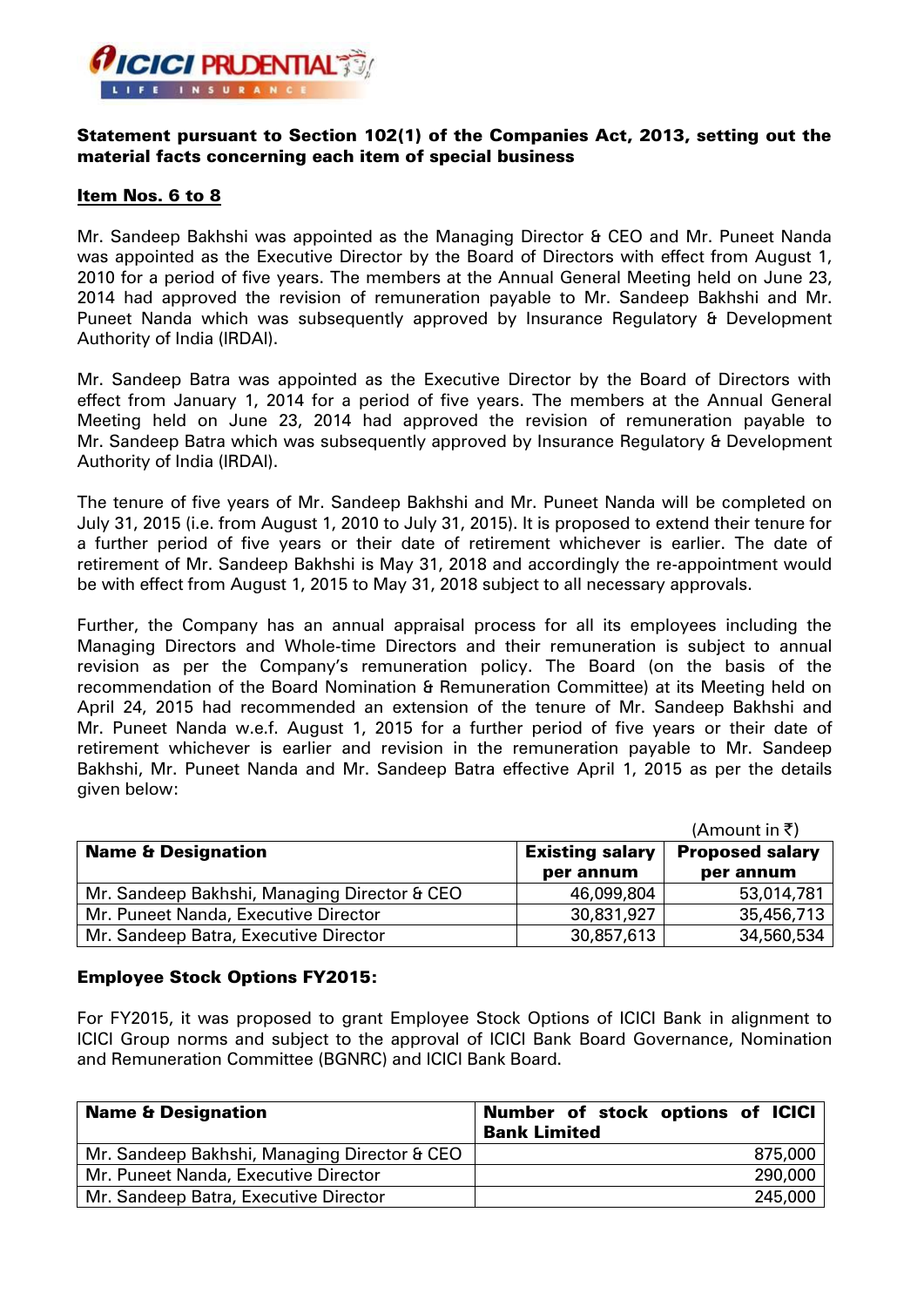

The vesting schedule of the ESOS will be over three years, starting one year from the date of grant, in the proportion of 30:30:40.

The Company's approach to compensation is intended to drive meritocracy within the framework of prudent risk management. Compensation is linked to corporate performance, business performance and individual performance considering also the developments in the operating environment. The structure of remuneration for whole-time directors seeks to ensure that fixed pay is reasonable, taking into account all factors including industry practice, and remuneration is reflective of risk outcomes. The fixed cash compensation levels are also benchmarked with other Indian private sectors insurance companies. The above revisions are in line with the compensation for comparable positions in other Indian private sector insurance companies and are significantly moderate relative to the compensation for comparators in the non-insurance industry and for directors in similar positions.

The approval of Members is therefore, sought for the revision in remuneration payable to Mr. Sandeep Bakhshi, Mr. Puneet Nanda and Mr. Sandeep Batra subject to the approval of Insurance Regulatory & Development Authority of India (IRDAI).

The Company being governed by the Insurance Act 1938 as well as IRDAI guidelines is subject to stringent regulatory framework whereby any benefit conferred whether in monetary or nonmonetary form would be subject to approval of IRDAI. The Company accordingly seeks the approval of IRDAI as and when the Board recommends increments, allowances, performance bonus, stock options and any other remuneration component approved by the Board of Directors and the shareholders of the Company.

Mr. Sandeep Bakhshi, Mr. Sandeep Batra and Mr. Puneet Nanda are interested in the resolution to the extent of their appointment and shareholding in the Company. None of the relatives of Mr. Sandeep Bakhshi, Mr. Sandeep Batra and Mr. Puneet Nanda are holding any equity shares of the Company. None of the other Directors of the Company and their relatives and Key Managerial Personnel of the Company and their relatives is in any way concerned or interested in the resolution.

Your Directors recommend the resolution for your approval.

## By Order of the Board

Vyoma Manek Company Secretary ACS-20384

Mumbai May 28, 2015

Registered Office: ICICI PruLife Towers 1089, Appasaheb Marathe Marg Prabhadevi, Mumbai - 400 025 Tel.:4039 1600